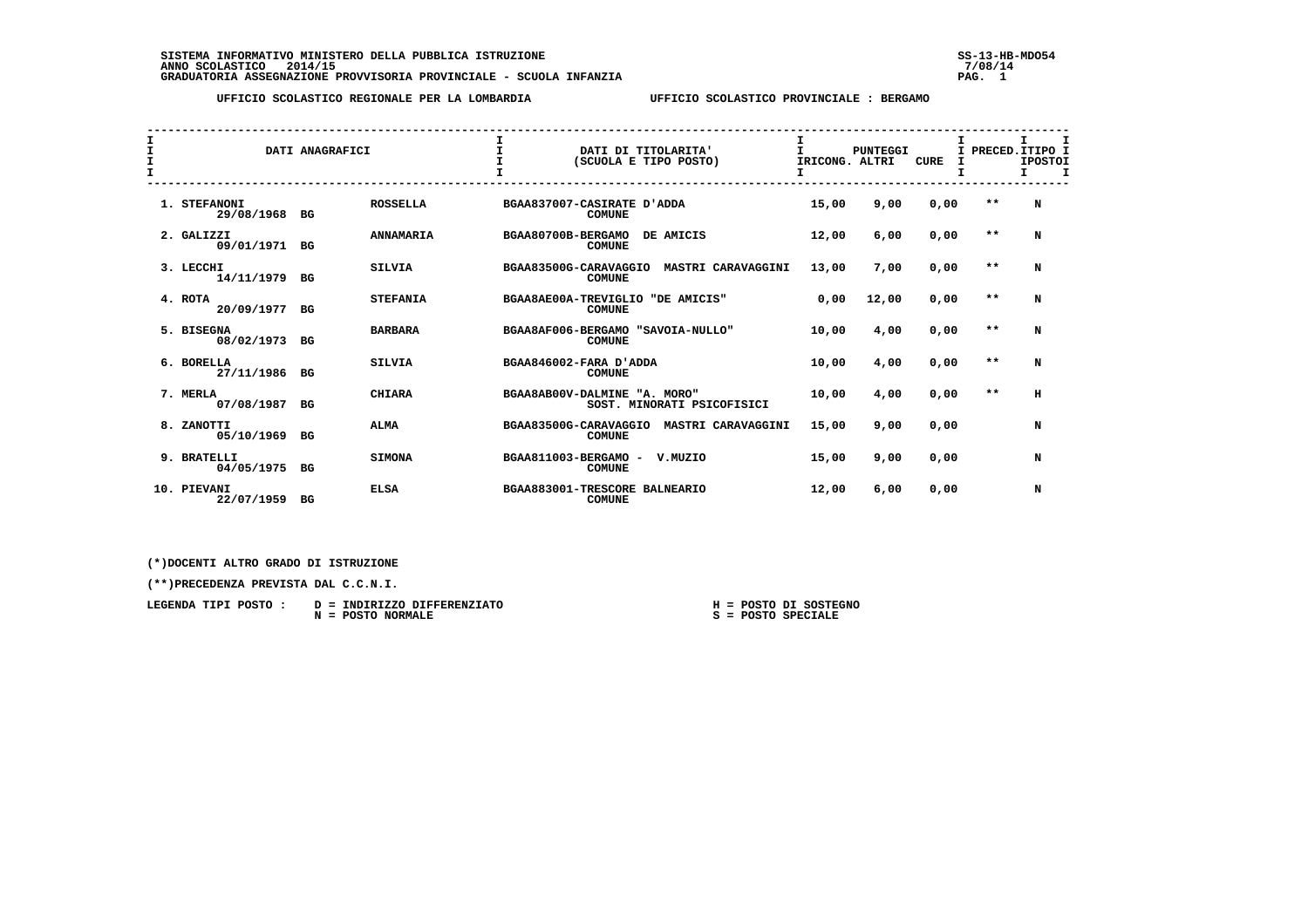## **UFFICIO SCOLASTICO REGIONALE PER LA LOMBARDIA UFFICIO SCOLASTICO PROVINCIALE : BERGAMO**

| I<br>I<br>$\mathbf{I}$ |                                | DATI ANAGRAFICI |                  | $\mathbf{I}$                 |               | DATI DI TITOLARITA'<br>(SCUOLA E TIPO POSTO) | T.<br>IRICONG. ALTRI | <b>PUNTEGGI</b> | <b>CURE</b> | I PRECED. ITIPO I<br>I<br>T | I.<br><b>IPOSTOI</b><br>Τ. | <b>T</b> |
|------------------------|--------------------------------|-----------------|------------------|------------------------------|---------------|----------------------------------------------|----------------------|-----------------|-------------|-----------------------------|----------------------------|----------|
|                        | 11. RIGHI<br>30/03/1966 MI     |                 | <b>ANNAMARIA</b> |                              | <b>COMUNE</b> | BGAA896003-ROMANO DI LOMBARDIA "E.FERMI"     | 12,00                | 6,00            | 0,00        |                             | N                          |          |
|                        | 12. MOLINI<br>18/02/1968 BG    |                 | <b>LORETTA</b>   | BGAA8AB00V-DALMINE "A. MORO" | <b>COMUNE</b> |                                              | 12,00                | 6,00            | 0,00        |                             | N                          |          |
|                        | 13. CODAZZI<br>25/11/1968      | BG              | MONICA           | BGAA89700V-SPIRANO           | <b>COMUNE</b> |                                              | 12,00                | 6,00            | 0,00        |                             | N                          |          |
|                        | 14. BAGINI<br>26/04/1973 BG    |                 | <b>IVANA</b>     | BGAA887008-VERDELLO          | <b>COMUNE</b> |                                              | 12,00                | 6,00            | 0,00        |                             | N                          |          |
|                        | 15. LICINI<br>10/10/1974 BG    |                 | <b>ORNELLA</b>   | BGAA816006-BERGAMO -         | <b>COMUNE</b> | G.D. PETTENI                                 | 12,00                | 6,00            | 0.00        |                             | N                          |          |
|                        | 16. PENDEZINI<br>06/11/1974 BG |                 | <b>LAURA</b>     | BGAA85600L-MAPELLO           | <b>COMUNE</b> | PIERA GELPI<br>$\sim$                        | 12,00                | 6,00            | 0,00        |                             | N                          |          |
|                        | 17. BONINI<br>26/09/1980       | BG              | <b>ELENA</b>     |                              | <b>COMUNE</b> | BGAA89900E-COLOGNO - "ABATE G.BRAVI"         | 12,00                | 6,00            | 0,00        |                             | N                          |          |
|                        | 18. ZANONI<br>08/06/1955       | BG              | LIVIA            | BGAA887008-VERDELLO          | <b>COMUNE</b> |                                              | 10,00                | 4,00            | 0,00        |                             | N                          |          |
|                        | 19. PEDRALI<br>18/10/1977 BG   |                 | <b>ANNAMARIA</b> |                              | <b>COMUNE</b> | BGAA896003-ROMANO DI LOMBARDIA "E.FERMI"     | 10,00                | 4,00            | 0,00        |                             | N                          |          |
|                        | 20. DONADONI<br>04/07/1982     | BG              | <b>ANITA</b>     | BGAA846002-FARA D'ADDA       |               | SOST. MINORATI PSICOFISICI                   | 10,00                | 4,00            | 0,00        |                             | н                          |          |

 **(\*)DOCENTI ALTRO GRADO DI ISTRUZIONE**

| LEGENDA TIPI POSTO : | D = INDIRIZZO DIFFERENZIATO | H = POSTO DI SOSTEGNO |
|----------------------|-----------------------------|-----------------------|
|                      | N = POSTO NORMALE           | S = POSTO SPECIALE    |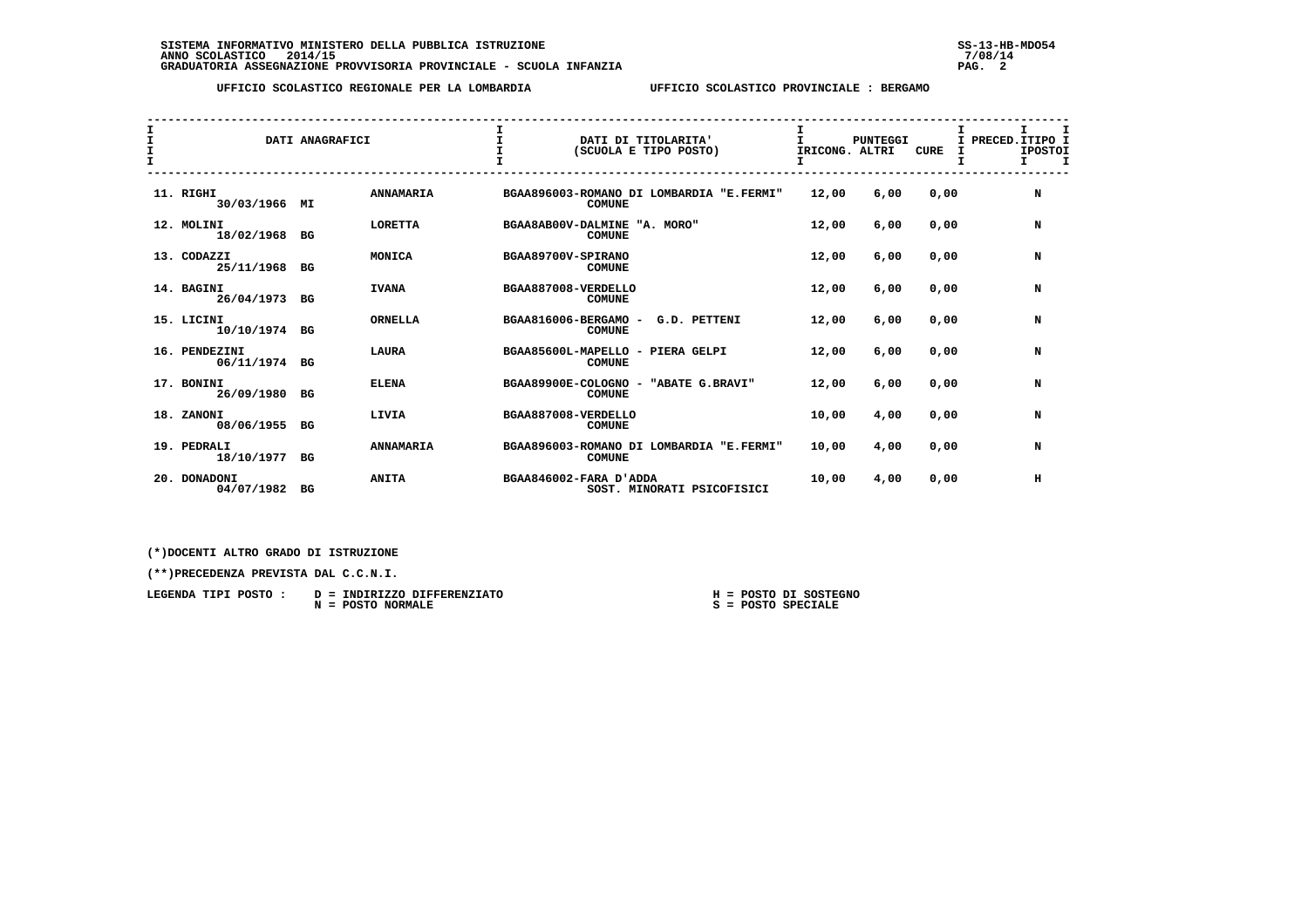# **UFFICIO SCOLASTICO REGIONALE PER LA LOMBARDIA UFFICIO SCOLASTICO PROVINCIALE : BERGAMO**

| $\mathbf{I}$<br>$\mathbf{I}$<br>$\mathbf{T}$ |                               | DATI ANAGRAFICI |                   | $\mathbf{T}$      | DATI DI TITOLARITA'<br>(SCUOLA E TIPO POSTO)                 | I<br>T.<br>IRICONG, ALTRI | <b>PUNTEGGI</b> | <b>CURE</b> | I.<br>I PRECED. ITIPO I<br>I. | $\mathbf{T}$<br><b>IPOSTOI</b><br>$\mathbf I$ |
|----------------------------------------------|-------------------------------|-----------------|-------------------|-------------------|--------------------------------------------------------------|---------------------------|-----------------|-------------|-------------------------------|-----------------------------------------------|
|                                              | 21. CARRARA<br>16/02/1967 BG  |                 | <b>SILVIA</b>     |                   | BGAA88600C- VERDELLINO - ZINGONIA<br><b>COMUNE</b>           | 9,00                      | 3,00            | 0.00        |                               | N                                             |
|                                              | 22. CADEI<br>25/04/1968       | BG              | <b>ALESSANDRA</b> |                   | BGAA8AB00V-DALMINE "A. MORO"<br><b>COMUNE</b>                | 9,00                      | 3,00            | 0.00        |                               | N                                             |
|                                              | 23. SALVATONI<br>14/03/1975   | BG              | MONICA            |                   | BGAA837007-CASIRATE D'ADDA<br><b>COMUNE</b>                  | 9,00                      | 3,00            | 0.00        |                               | N                                             |
|                                              | 24. MAZZOLA<br>14/06/1977     | BG              | <b>MARTA</b>      |                   | BGAA837007-CASIRATE D'ADDA<br><b>COMUNE</b>                  | 9,00                      | 3,00            | 0.00        |                               | N                                             |
|                                              | 25. RICUPERATI<br>28/12/1954  | BG              | <b>ANNAMARIA</b>  |                   | BGAA881009-TERNO ISOLA -PADRE C.ALBISETTI<br><b>COMUNE</b>   | 6,00                      | 0.00            | 0.00        |                               | N                                             |
|                                              | 26. PRESTI<br>02/03/1956 AG   |                 | <b>ANTONIA</b>    |                   | BGAA8AD00E-TREVIGLIO "GROSSI"<br>SOST. MINORATI PSICOFISICI  | 6,00                      | 0.00            | 0.00        |                               | н                                             |
|                                              | 27. FRANCHINA<br>08/05/1959   | MЕ              | NICOLINA MICHELA  |                   | BGAA83500G-CARAVAGGIO<br>MASTRI CARAVAGGINI<br><b>COMUNE</b> | 6,00                      | 0,00            | 0,00        |                               | N                                             |
|                                              | 28. LOCATELLI<br>06/08/1959   | BG              | <b>ERMINIA</b>    |                   | BGAA875002-SERIATE - CESARE BATTISTI<br><b>COMUNE</b>        | 6,00                      | 0.00            | 0.00        |                               | N                                             |
|                                              | 29. SALVOLDI<br>20/07/1962 BG |                 | <b>SILVANA</b>    | BGAA87800D-SOVERE | "DANIELE SPADA"<br><b>COMUNE</b>                             | 6,00                      | 0.00            | 0,00        |                               | N                                             |
|                                              | 30. ROSSI<br>30/08/1964 BG    |                 | SABRINA EMANUELA  | BGAA85000N-GORLE  | <b>COMUNE</b>                                                | 6,00                      | 0,00            | 0.00        |                               | N                                             |

 **(\*)DOCENTI ALTRO GRADO DI ISTRUZIONE**

| LEGENDA TIPI POSTO: | D = INDIRIZZO DIFFERENZIATO | POSTO DI SOSTEGNO<br>н = |
|---------------------|-----------------------------|--------------------------|
|                     | $N = POSTO NORMALE$         | $S = POSTO SPECIALE$     |